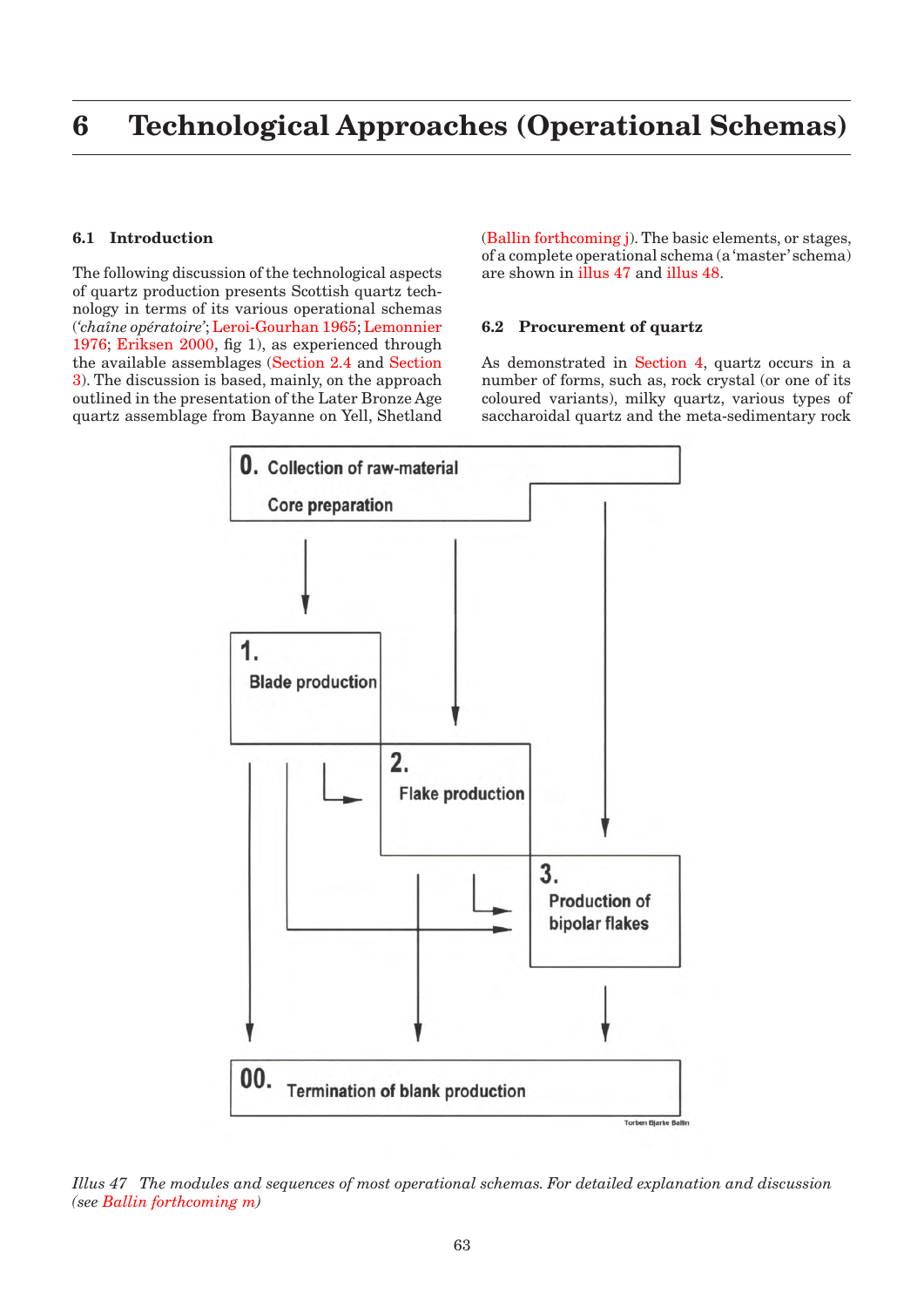

*Illus 48 Complete operational schema ('master schema'), including all modules of illus 5A (the numbers in the left column refer to this figure). For detailed explanation and discussion (see Ballin forthcoming m)*

form quartzite, which is pure silica (compressed quartz grains). These varieties of raw material are found in a wide range of geological contexts, but in terms of procurement, the most important distinction is that of vein and pebble sources (Ballin 2004e). The specific type of source defines whether quartz was collected, quarried, or acquired in the form of exchange. Based on Binford's work (Binford 1976; Bindford 1979), Morrow & Jeffries suggested three classes of procurement (Morrow & Jeffries 1989; also see Eriksen 2002, 45), namely (i) embedded procurement, where raw material is simply collected along the way as the group moves through the landscape, with other tasks defining the group's movements; (ii) direct procurement, where raw materials are acquired in connection with organized visits to the sources (this would usually take the form of quarrying, but could include visits to particularly rich quartz gravels, or fields of erratics; eg Ballin 2004c; Ballin d); and (iii) indirect procurement through exchange networks within and outwith the social territory (for discussion of prehistoric territorial structures, see Ballin 2007b). A fourth variety may be seen as a post-Mesolithic sub-form of direct procurement, where the group, or family, chose to settle immediately adjacent

to a major source, instead of constantly having to organize procurement trips to it.

## *6.2.1 Embedded procurement*

There is little evidence of Scottish quartz having been acquired as embedded procurement, although it is quite possible that the individual pieces of worked quartz found on sites outwith the quartz province (that is, in north-east, south and central Scotland) were collected in an unstructured manner. Many of these nodules may have been collected at gravel sources (eg river banks), as the group passed these during its daily movements, but erratics may also have been exploited (eg FERG Sites 4–5: Ballin forthcoming c). Due to the amounts of quartz needed by prehistoric man to cover the daily replenishment of lithic tools (partly as a result of this resource flaking in a more irregular fashion, subsequently having a lower than average tools-per-nodule ratio), in conjunction with the considerable weight of the required raw material (Broadbent 1979, 190), it is most likely that quartz procurement was a more focused activity.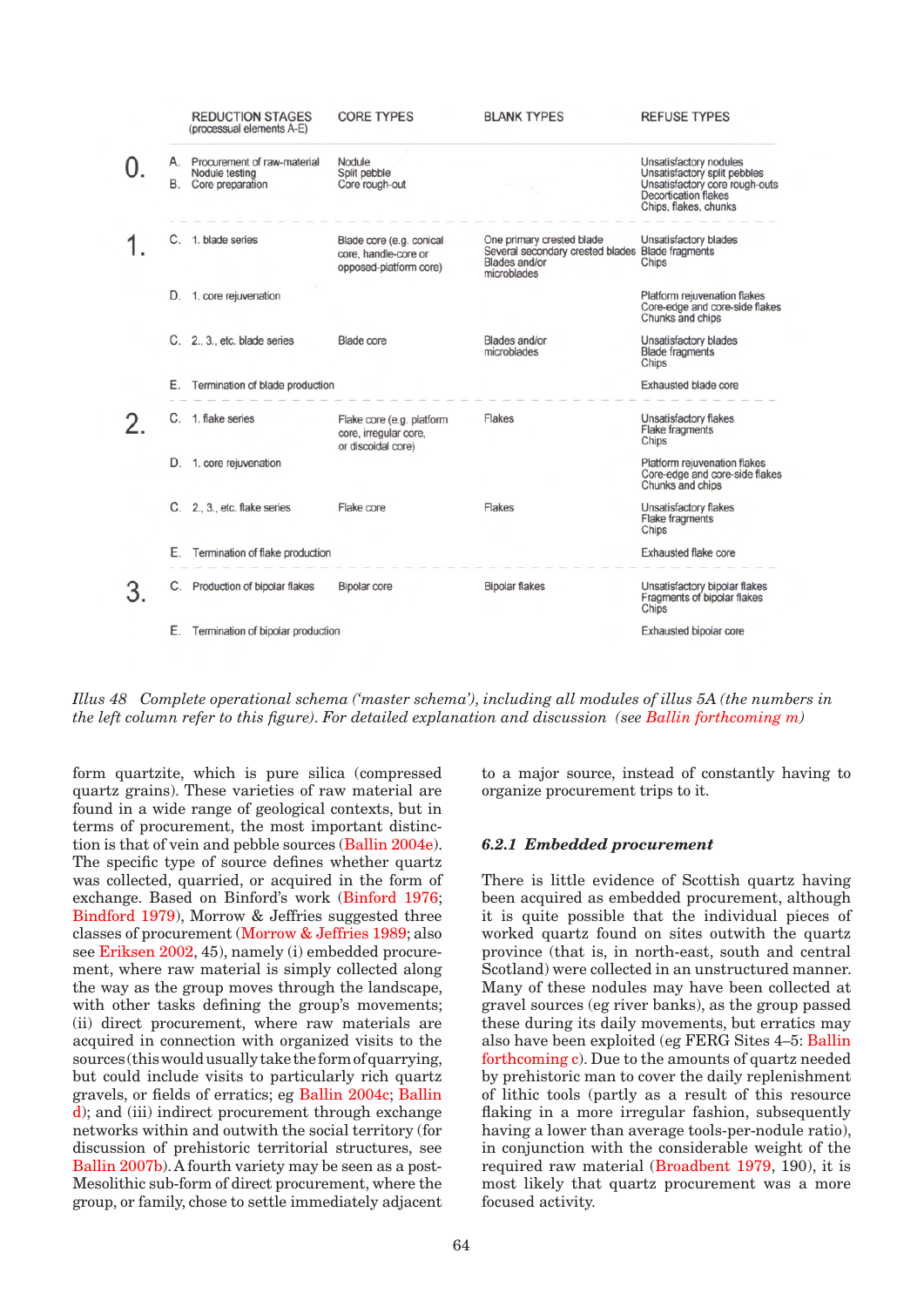## *6.2.2 Direct procurement*

Owing to the amounts of quartz needed, as well as its weight, it is thought that most quartz-bearing Scottish sites were located immediately adjacent to their main sources, or these sources are situated within a traditional catchment area (as defined by Vita-Finzi & Higgs 1970), that is, an area with a radius of no more than 10km. This hypothesis definitely holds true on the island of Lewis in the Western Isles (Table 19), where the main quartz source of the individual coastal settlement is either a shingle beach in front of the site, or a vein quartz quarry in the immediate hinterland (such as Cnoc Dubh: Ballin 2004e).

The same holds true at Scord of Brouster on Shetland (Ballin 2007a), where it was argued that the recovered quartz was procured from a number of sources. The material adhering to the artefacts (sandstone, feldspar and steatite/chlorite) defines the exploited raw material forms as mainly vein quartz. The sandstone indicates the use of local veins, as the area around Gruting Voe is completely dominated by Old Red Sandstone (Mykura 1976, 52). The large feldspar crystals points to the use of veins from areas of igneous (granite) or metamorphic rock (gneiss), whereas steatite and chlorite indicate the exploitation of veins from areas of metamorphic rock. The nearest known outcrops of granite or gneiss are at 6–10km distance towards the south (the Sandsting Complex) and east (east of the Walls Boundary Fault: Mykura 1976, figs 9– 10), whereas the steatite/chlorite may derive from the metamorphic zone east of the Walls Boundary Fault (Mykura 1976, plate IV). Most probably, all quartz was procured within the site catchment area of the Scord of Brouster site. In northern Sweden, Broadbent examined a complex of settlement sites (Lundfors) and quartz quarries (Gummark), where the settlements were separated from a cluster of quarries by approximately 7km (Broadbent 1979, 190).

However, the Shetland and Western Isles assemblages mainly date to the post-Mesolithic period. Most Mesolithic quartz assemblages have been discovered in the region of the Southern Hebrides/ west mainland Scotland, where later prehistoric assemblages are scarce. Most of these assemblages are chronologically mixed, and many were recovered decades ago, in ways we today would characterize as unsatisfactory (Section 3). There are, nevertheless, some indications as to where the quartz was acquired. It seems that, on the mainland, most resources were quarried at veins, though supplemented by some pebble quartz (eg Kilmelfort Cave: Saville & Ballin forthcoming; Shieldaig: Ballin *et al* forthcoming), whereas the island assemblages are largely based on pebble quartz (eg Lealt Bay: Ballin 2001b; Lussa River: Ballin 2002b). The mainland veins have not yet been located, but the pebble sources are without doubt the local gravel deposits in the tidal zone,

or on the raised beaches (see for example Mercer 1971, fig 4).

The specific quarrying techniques have been discussed previously (Ballin 2004e). In this paper, it is suggested that the choice of approach was generally determined by the combination of the factors:

- (i) source type (hardness of matrix and source location in relation to the ground surface)
- (ii) type of material (mineral or rock)
- (iii) the presence or absence of inherent layers parallel to the exposed surface.

It appears that quartz extraction from vein sources is carried out in more or less the same fashion as the extraction of related silica, such as jasper and novaculite (a form of chert; Luedtke 1992, 125), that is, by the use of hammerstones and the successive detachment of raw material layers (resulting in the stepped appearance demonstrated by Ballin 2004e, illus 6–7). The matrix is too hard to allow the use of antler picks (as in the procurement of flint from Cretaceous chalk; Barber *et al* 1999; Russell 2000), and the raw material is too solid to allow the use of fire (as in the procurement of greenstone and rhyolite; Alsaker 1987, 76–7), or the raw material would be damaged by the use of fire (quartz would disintegrate).

As mentioned above, no Scottish procurement sites based on the extraction of pebble quartz are known. A paper on a number of locations in the vicinity of the John H Kerr Dam in the Piedmont Province, Virginia (Brockington 1992) discusses the finds from several pebble extraction sites, as well as the organization and character of these sites. Brockington mainly focuses on the identification of the four main locations as representing a foraging or logistical form of economic organization (corresponding to Binford's 1980 residential and logistical mobility). The following conditions should be met (modified after Espenshade 1986):

### **Foraging assemblages (residential mobility)**

- 1. Tool diversity should be high, including tools unrelated to lithic reduction.
- 2. Caching of site furniture should be present.
- 3. Exhausted tools should be present, as 'gearing up' occurs at these base camps.
- 4. Storage vessels (in later assemblages) should be found (high pottery counts).
- 5. Non-quartz lithic artefacts should be a strong minority.

### **Logistical assemblages (logistical mobility)**

- 6. Tool diversity should be low especially in nonlithic manufacturing categories.
- 7. Low site furniture counts.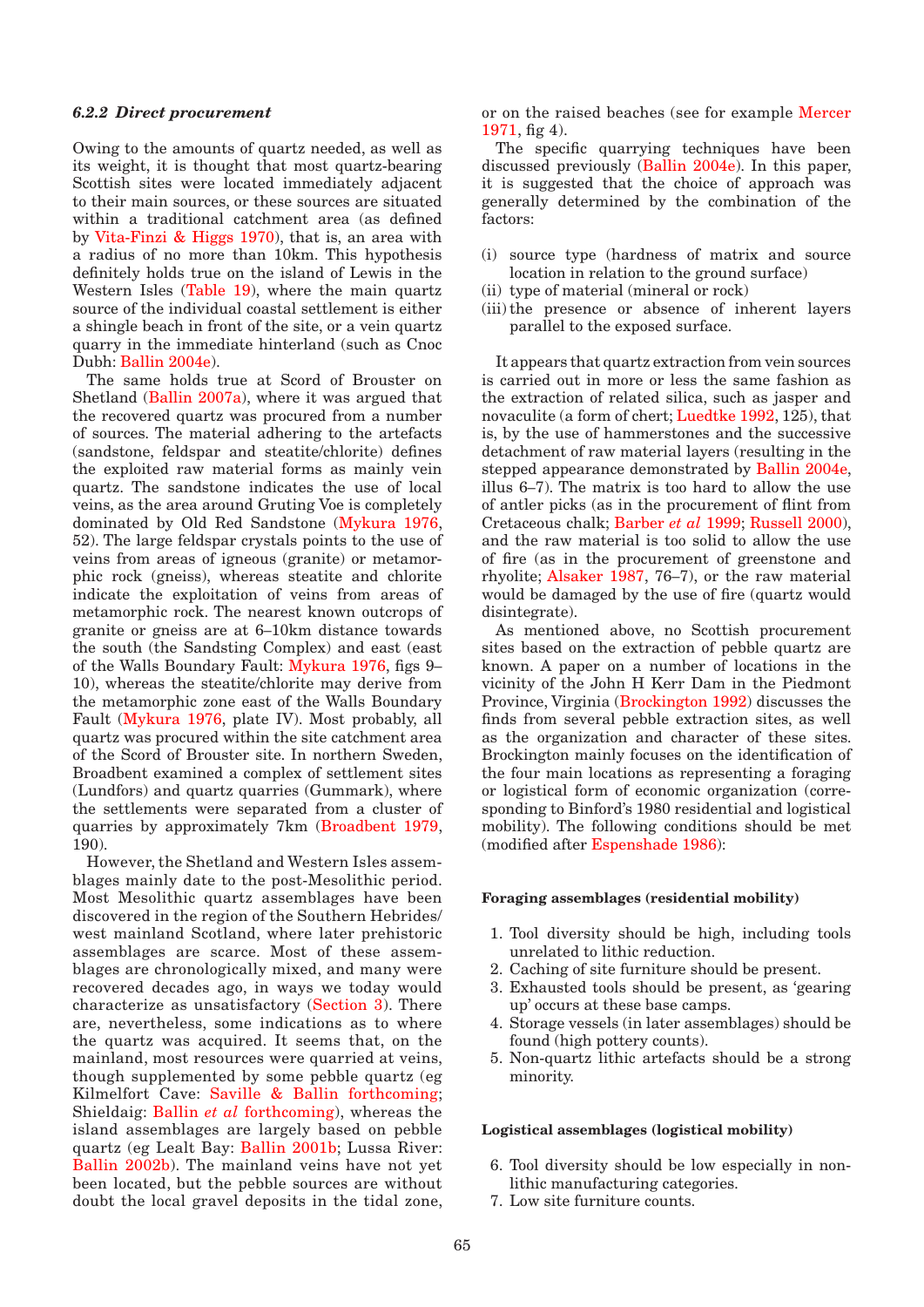| --------    |             |                |             |   |   |             |             | -------------- |             |             |
|-------------|-------------|----------------|-------------|---|---|-------------|-------------|----------------|-------------|-------------|
| <b>Site</b> | Conditions  |                |             |   |   |             |             |                |             |             |
|             |             | $\overline{2}$ | 3           | 4 | 5 | 6           | 7           | 8              | 9           | 10          |
| 44MC176     |             |                |             |   |   | X           | $\mathbf x$ | x              | $\mathbf X$ | $\mathbf x$ |
| 44MC175     |             |                |             |   |   | $\mathbf X$ | $\mathbf X$ | $\mathbf x$    | X           | $\mathbf x$ |
| 44MC174     | $\mathbf x$ |                | $\mathbf x$ | ∗ | X |             | X           |                | ∗           |             |
| 44MC173     |             |                |             |   |   | X           | X           | x              | X           | X           |

**Table 23 Foraging or logistical conditions by site (Brockinton 1992, 96). \* = inconclusive**

- 8. Few exhausted tools should be present.
- 9. Storage vessels should be absent (low pottery counts).
- 10. Lithic assemblage should be almost pure quartz.

In Table 23, Brockington shows how most of his sites clearly fall into the logistical category, and, most likely, the pebble extraction sites were visited on an occasional basis. It is not, however, possible to say whether they were exploited in the form of embedded (unfocused) or direct (focused) procurement.

Though some crystals may have been acquired in the form of embedded procurement, it is most likely that crystals of milky quartz and rock crystal were acquired in connection with visits to known veins, where knappable crystals formed in cracks between quartz layers. If rock crystal did have symbolic connotations in parts of prehistoric Scotland (eg Lealt Bay; Section 2.4.2, Section 4.3 and Section 7), it is possible that they were procured in connection with targeted visits to veins specifically aimed at providing this visually impressive material.

## *6.2.3 Indirect procurement*

On Lewis, one form of quartz appears to have been preferred for, for example, arrowheads, namely the so-called 'greasy' quartz. As shown in Table 19, the Calanais ritual complex (Ballin forthcoming a), and its central megalithic tomb, is dominated by homogeneous milky quartz, but the site's barbedand-tanged arrowheads are mainly in quartz with a greasy lustre. At Dalmore (Ballin forthcoming g), further to the north, seven out of 15 quartz arrowheads are in 'greasy' quartz, though the dominating variety of that site is coarse-grained quartz. It is quite possible that this preferred arrowhead material was imported, but presently it is not possible to say from where. No Lewisian sites are dominated by 'greasy' quartz, and only one site on mainland Scotland is known for the presence of greater quantities of this material – Shieldaig in Wester Ross (Ballin *et al* forthcoming). Given the distances across which pitchstone, for example, was traded (Williams Thorpe & Thorpe 1984; Ness & Ward 2001), it is not impossible that Shieldaig, or other sites or quarries in that general area, is the main source of 'greasy' quartz, particularly if it had some symbolic, for

example totemic, connotation. As the crow flies, the distance from Shieldaig to the Lewisian west coast sites is approximately 100km.

At the present time, Shieldaig is the only known assemblage where 'greasy' quartz has been employed in the production of the full range of lithic tools whereas, in assemblages dominated by other quartz varieties, this quartz form was mainly used to manufacture arrowheads and, in some cases, more sophisticated knives. It is quite possible that this state of affairs purely reflects the fact that 'greasy' quartz has better flaking properties and, as a consequence, was saved for the production of more complex, invasively retouched lithic tools (a mainly functional view is favoured by McNiven in his analysis of the technological organization and settlement pattern of prehistoric Tasmania; McNiven 1994), but it is just as likely that this quartz type had some inherent symbolic meaning to prehistoric people in Scotland (totemic association between people and raw materials has been demonstrated in anthropological research by, *inter alia*, Gould 1980, 141–59, and Clemmer 1990).

When a lithic raw material is accessed or exchanged in primitive societies, whether this resource has mainly functional (eg White & Modjeska 1978) or symbolic (eg Gould 1980) connotations, access/exchange is mostly restricted to kinship-related individuals (Sassaman *et al* 1988, 80), but non-kinship-based access/exchange does also take place, creating, or reinforcing, alliances (Gould 1980, 155). In cases, where the use of a lithic resource is associated with symbolic values or style (Ballin 2007b), the frequency of that raw material usually drops abruptly at the borders of that specific social territory, but quantification of the lithic raw material distribution across Scotland (raw material composition of the various assemblages, region by region) is still to be carried out (According to Polly Wiessner, style is '...formal variation in material culture that transmits information about personal and social identity'; Wiessner 1983, 256). The analysis of raw-material fall-off curves throughout northern Britain may allow the construction of an, at least rudimentary, territorial structure of early prehistoric Scotland.

However, in the investigation of the use and exchange of quartz and lithic materials throughout Scotland, it is probably necessary to distinguish between sites and assemblages from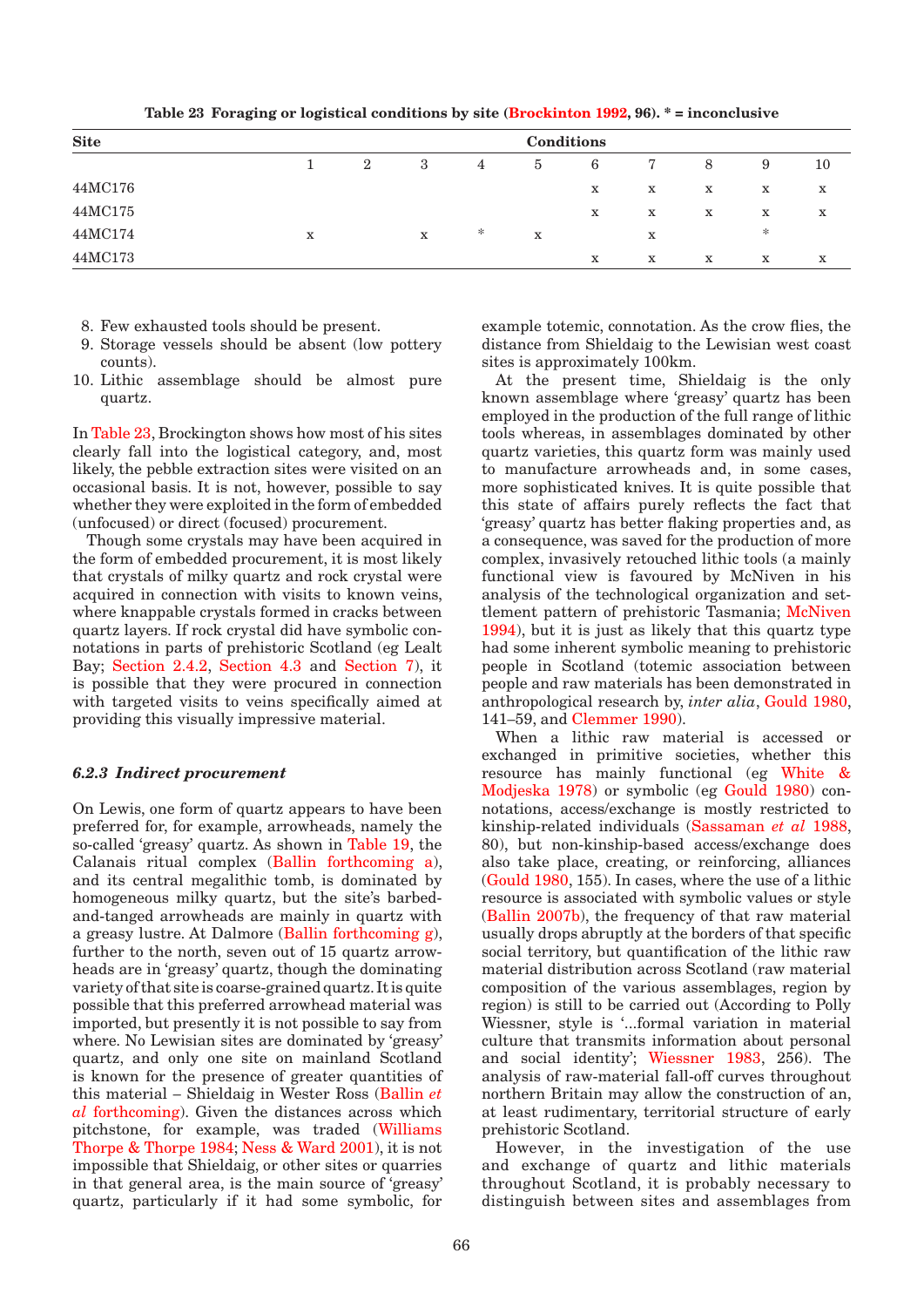different periods, as symbolic values and access/ exchange patterns are likely to have varied over time. The rules of access and exchange ought to vary between, for example, highly mobile hunter– gatherer communities with relatively loosely defined and, occasionally, overlapping territories, and sedentary farming communities with more precisely defined territories and stricter perceptions of land-rights and ownership of quarries and other resources. Exceptions are, nevertheless, known, and in 19th-century Australia the Kalkadoons, a hunter–gatherer tribe, were fiercely territorial about their homeland and its quarries (Hiscock 2001). However, it is uncertain whether the well-organized and militaristic Kalkadoon society arose as a result of their prehistoric mining activities, and the associated complex trading patterns, or whether the socio-economic structure of this Australian tribe was a response to European expansion.

In this light, one probably ought to distinguish between the Mesolithic sites and assemblages of Scotland on one hand, and Neolithic/Bronze Age sites and assemblages on the other. The distribution patterns witnessed in connection with the post-Mesolithic lithic material from the Western Isles are most likely an expression of ideas about landrights typical of farming communities, such as the tendencies of quartz sources to almost exclusively supply individual families or farms. In the Neolithic/Bronze Age period, the exchange of the better quartz variety with a 'greasy' lustre may mainly have been linked to clans, or the tribe (in geographical terms: the social territory), though some inter-lineage or inter-tribal trade may have occurred (as possibly in the case of Scottish pitchstone exchange). The Scottish pitchstone distribution, in particular, paints a picture of generally more complex, regulated exchange, possibly even in the form of 'proper' trade.

In the more egalitarian hunter–gatherer societies, ownership to lithic resources was probably less formalized and quarry access more open, as suggested in Bruen Olsen & Alsaker's analysis of West Norwegian rhyolite, greenstone and diabase sources (Bruen Olsen & Alsaker 1984; Alsaker 1987). They suggest that, in the Norwegian hunter–gatherer period (*c* 10,000–3800 14C years uncal bp), lithic resources may have been '...exploited directly, and on open terms...' by the people populating a social territory (Bruen Olsen & Alsaker 1984, 96). This assumed difference between Mesolithic and post-Mesolithic access/exchange signals a change in emphasis, from generalized reciprocity to balanced reciprocity (Sahlins 1972, 199).

# **6.3 Core preparation and rejuvenation**

As illustrated by Table 25 and illus 49, most assemblages pre-dating the Bronze Age are dominated by bipolar cores, whereas most assemblages post-

| Table 24 Core preparation and rejuvenation flakes |                                    |  |
|---------------------------------------------------|------------------------------------|--|
|                                                   | in the analyzed quartz assemblages |  |

|                             | <b>Crested</b><br>pieces | Platf.<br>rejuv.<br>flakes |
|-----------------------------|--------------------------|----------------------------|
| Kilmelfort Cave, Argyll     | 5                        | $\mathbf{\Omega}$          |
| Lealt Bay, Jura             | 2                        | $\Omega$                   |
| Lussa River, Jura           | 1                        | 0                          |
| Shieldaig, Wester Ross      | 8                        | 1                          |
| Scord of Brouster, Shetland | $\Omega$                 | 0                          |
| Calanais, Lewis             | 0                        | 0                          |
| Rosinish, Benbecula         | 1                        | $\Omega$                   |
| Dalmore, Lewis              | $\Omega$                 | 0                          |
| FERG Sites 4 & 5, Abd.shire | $\Omega$                 | 0                          |
| Bayanne, Shetland           | 4                        | $\overline{2}$             |
| Cruester, Shetland          | 2                        | $\Omega$                   |
| Burland, Shetland           | 1                        |                            |

dating this watershed are dominated by platform cores. This does not necessarily mean that assemblages dominated by a specific core type are also dominated by the technique associated with that core form (eg bipolar cores/bipolar technique) – many bipolar cores frequently represent the last stages of exhausted platform cores, and assemblages dominated by bipolar cores may largely have been manufactured in platform technique.

However, as not all assemblages analysed in connection with the present project were subjected to detailed attribute analysis of their blanks, the cores represent the best consistent indicator of the applied percussion techniques, and it must be assumed that the lower the proportion of platform cores, the lower the likelihood of encountering core preparation flakes or core rejuvenation flakes. As shown in illus 47, nodules were not prepared before commencement of bipolar production, and core rejuvenation was not carried out during bipolar production (illus 48), apart from the occasional re-orientation of the cores.

Table 24 lists the number of crested pieces and platform rejuvenation flakes discovered in connection with the examination of the project's selected assemblages. It is obvious that crested pieces are few, and platform rejuvenation flakes are almost entirely absent. In comparison, the Mesolithic chert assemblage from Glentaggart in South Lanarkshire (Ballin & Johnson 2005) includes 15 crested pieces and five platform rejuvenation flakes (of 384 flakes and blades), and the Late Neolithic flint assemblage from Area 1/Grid J at Stoneyhill in Aberdeenshire (Ballin forthcoming i) includes 11 crested pieces and four platform rejuvenation flakes (of 577 flakes and blades).

The only quartz assemblage with substantial numbers of preparation flakes is Shieldaig with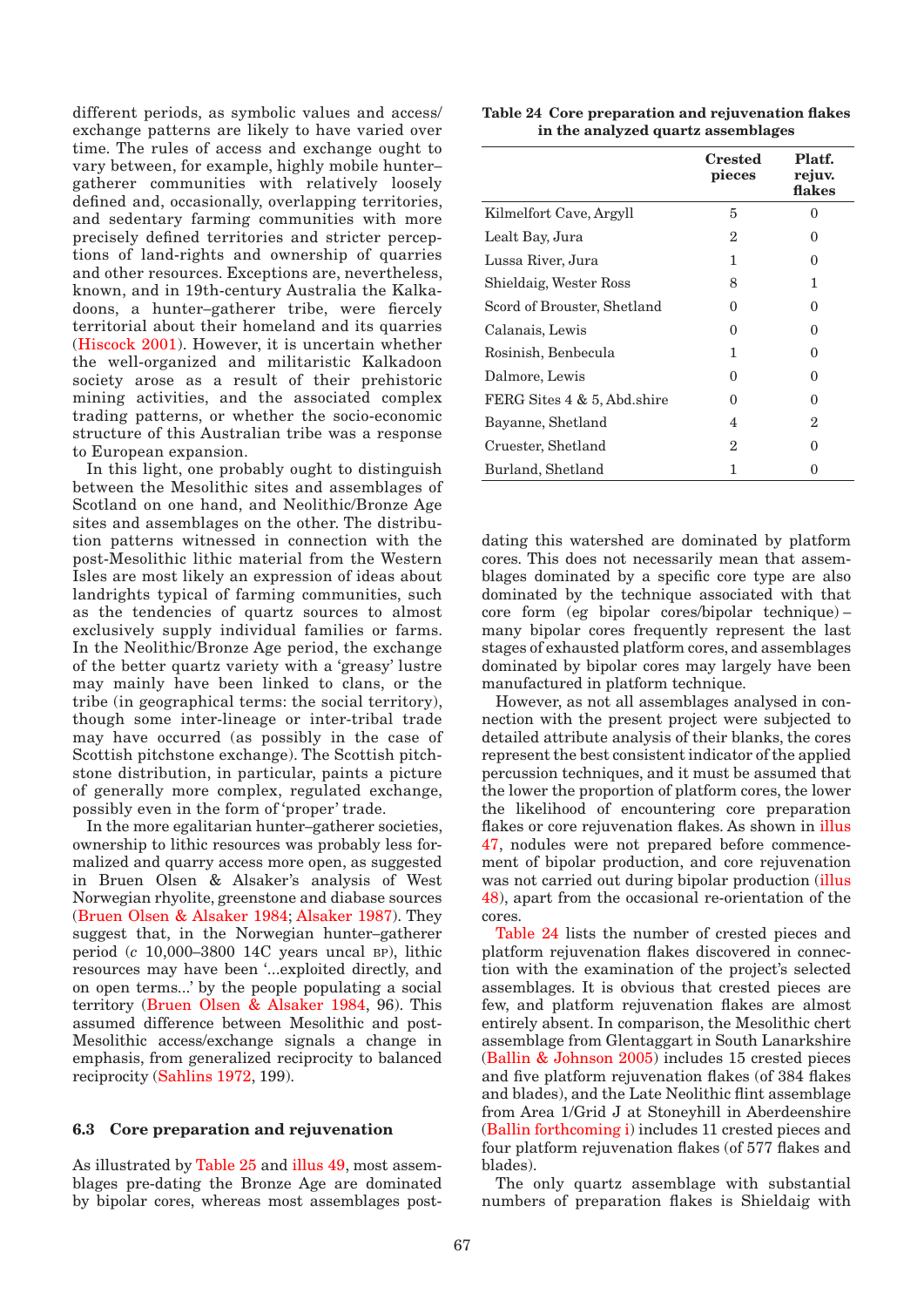

*Illus 49 Platform cores as a percentage of the total number of cores, by assemblage. The assemblages are listed in chronological order, starting with the oldest (Kilmelfort Cave)*

eight crested pieces and one core tablet. This assemblage consists of almost equal amounts of milky quartz and 'greasy' quartz (*c* 1300 and 1800 flakes and blades), but only one crested piece is in milky quartz, with all other preparation flakes being in 'greasy' quartz. It is apparent that the common quartz forms are not well-suited for 'sophisticated' details, such as core preparation, and the use of cresting and platform rejuvenation in connection with the reduction of 'greasy' quartz is clearly a consequence of this raw materials superior (compared to other quartz forms) flaking properties. As mentioned above, it is quite likely that prehistoric people would have perceived 'greasy' quartz as an independent raw material, unrelated to quartz in general.

The use of limited cresting on some sites in northern and western Scotland may largely be the product of three conditions:

- 1. extensive use of platform technique
- 2. the access to quartz in the form of large 'plates'/ blocks (from veins) or large pebbles
- 3. widespread use of flint or flint-like raw materials, allowing technical elements from one operational schema (one raw material) to be transferred to another operational schema

(another raw material) simply as a matter of technological tradition.

Bayanne and Cruester, both later prehistoric assemblages from Shetland, are examples of Points 1–2, whereas Kilmelfort Cave, Lealt Bay, Lussa River and Shieldaig, all Mesolithic assemblages from the Scottish west coasts, and characterized by widespread use of flint, may be examples of Point 3 (however, see discussion below, in Section 6.4). The detachment of core tablets requires either large cores which will allow the detachment of more than one flake or blade series, thereby making core rejuvenation relevant (Bayanne and Cruester), or access to quartz with exceptionally good flaking properties, like 'greasy quartz' (Shieldaig), allowing well-controlled detachment of relatively thin core tablets from small cores.

Though crested pieces *proper* are rare in quartz assemblages (with cresting being defined as dorsal ridges formed by the detachment of small flakes perpendicular to the main flaking direction), some degree of alternative ridge formation occasionally took place. At Bayanne (Ballin forthcoming j), crude crests were made by simple crushing, leaving characteristic battered arrises. These plainer crests functioned in the same way as the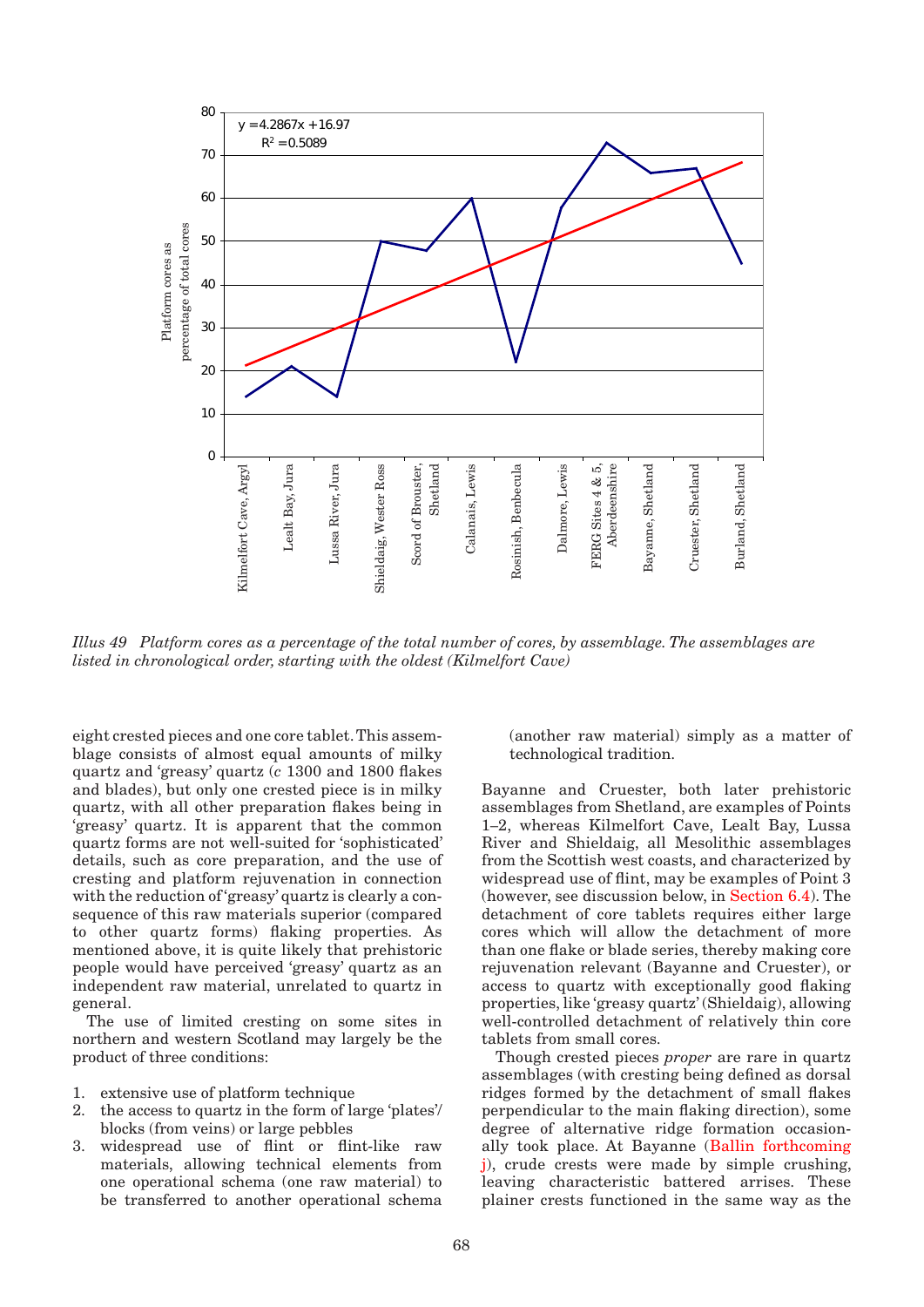|                             | <b>Number</b>     |                         | $\%$                     |                         |                 |                 |                         |
|-----------------------------|-------------------|-------------------------|--------------------------|-------------------------|-----------------|-----------------|-------------------------|
| <b>Assemblages</b>          | Platform<br>cores | <b>Bipolar</b><br>cores | <b>Platform</b><br>cores | <b>Bipolar</b><br>cores | Quartz<br>ratio | Quartz<br>ratio | Dominant<br>quartz form |
| Kilmelfort Cave, Argyll     | п                 | 6                       | 14                       | 86                      | 45              |                 | Vein                    |
| Lealt Bay, Jura             | 6                 | 22                      | 21                       | 79                      | 24              | Below<br>$50\%$ | Pebble                  |
| Lussa River, Jura           | 27                | 167                     | 14                       | 86                      | 89              |                 | Pebble                  |
| Shieldaig, Wester Ross      | 31                | 31                      | 50                       | 50                      | 87              |                 | Vein                    |
| Scord of Brouster, Shetland | 46                | 50                      | 48                       | 52                      | 100             | $100\%$         | Vein                    |
| Calanais, Lewis             | 6                 | 4                       | 60                       | 40                      | 74              |                 | Vein                    |
| Rosinish, Benbecula         | 16                | 57                      | 22                       | 78                      | 99              | $c$ 70% and     | Pebble                  |
| Dalmore, Lewis              | 35                | 25                      | 58                       | 42                      | 93              |                 | Pebble                  |
| FERG Sites 4 & 5            | 11                | 4                       | 73                       | 27                      | 68              |                 | Erratics                |
| Bayanne, Shetland           | 35                | 18                      | 66                       | 34                      | 100             | Between         | Vein                    |
| Cruester, Shetland          | 6                 | 3                       | 67                       | 33                      | 99              |                 | Pebble                  |
| Burland, Shetland           | 17                | 21                      | 45                       | 55                      | 100             |                 | Vein/pebble             |

**Table 25 The selected assemblages, their ratios of platform and bipolar cores, quartz ratios, and dominant quartz forms. The assemblages are listed in chronological order, starting with the oldest (Kilmelfort Cave)**

more sophisticated traditional crests, that is, as a directional guide for the force detaching the first blank of a blank series.

# **6.4 Blank (primary) production**

## *6.4.1 Platform or bipolar technique?*

Quartz blank production (Modules 1–3 in illus 47 and illus 48) may take many forms, but the most significant technological choice made by the prehistoric knapper was whether to rely mainly on platform (free-hand) technique or bipolar (hammerand-anvil) technique. Table 25 presents a crude overview of these basic technological choices made in Scottish quartz knapping. As shown in illus 49, bipolar technique apparently dominates the earlier industries, and platform technique the later industries, and some assemblages of intermediate age are characterized by approximately equal proportions of platform and bipolar cores.

As the earliest collections consist exclusively of material retrieved from sites in the Southern Hebrides and west mainland Scotland, the later collections of material mainly from the Western Isles, and the latest collections entirely of material from Shetland, it is possible that this trend is not a wholly accurate reflection of technological change through Scottish prehistory, from predominantly bipolar to predominantly platform technique. With reference to the uneven chrono-geographical distribution, it is possible that this trend instead reflects local raw material availability, with some assemblages being based on vein quartz and some on pebble quartz, the local pebbles may be available in different sizes, and the quartz may have been supplemented by other silica introducing different approaches to lithic reduction (cf Thorsberg 1986, 10; Ballin 1999a, 20).

It is highly likely that the size and shape of the available nodules or blocks/plates influenced preferences. It is generally accepted, that small pebbles are ill-suited for platform technique (eg Callahan 1987, 63; Finlayson 2000, 105), as:

- they do not contain sufficient mass to allow the necessary decortication and preparation of platforms, flaking-fronts and platform-edges
- due to their small size and curved exterior, primary blows tend to glance off these pebbles
- small pebbles have so little mass that a blow tends to move the hand and pebble, rather than detach a flake.

The reason why, for example, the Lussa River assemblage is dominated heavily by bipolar technique and the Cruester assemblage by platform technique may largely be the fact that the available pebbles are relatively small along the eastern shores of Jura and larger along the shores of Bressay, in Shetland.

Apart from the worked quartz from Kilmelfort Cave, which is dominated by bipolar technique, assemblages based on vein quartz are mainly dominated by platform technique. This is probably a result of vein quartz mostly being procured in the form of relatively large blocks or plates (Ballin 2004e), allowing the core preparation required by this approach. Powell suggests that, to prehistoric knappers, the tendency of vein quartz to form natural layers (cf Ballin 2004e) was a desired attribute in this material: 'Because of the flatsided nature of quartz [...], the quarriers were able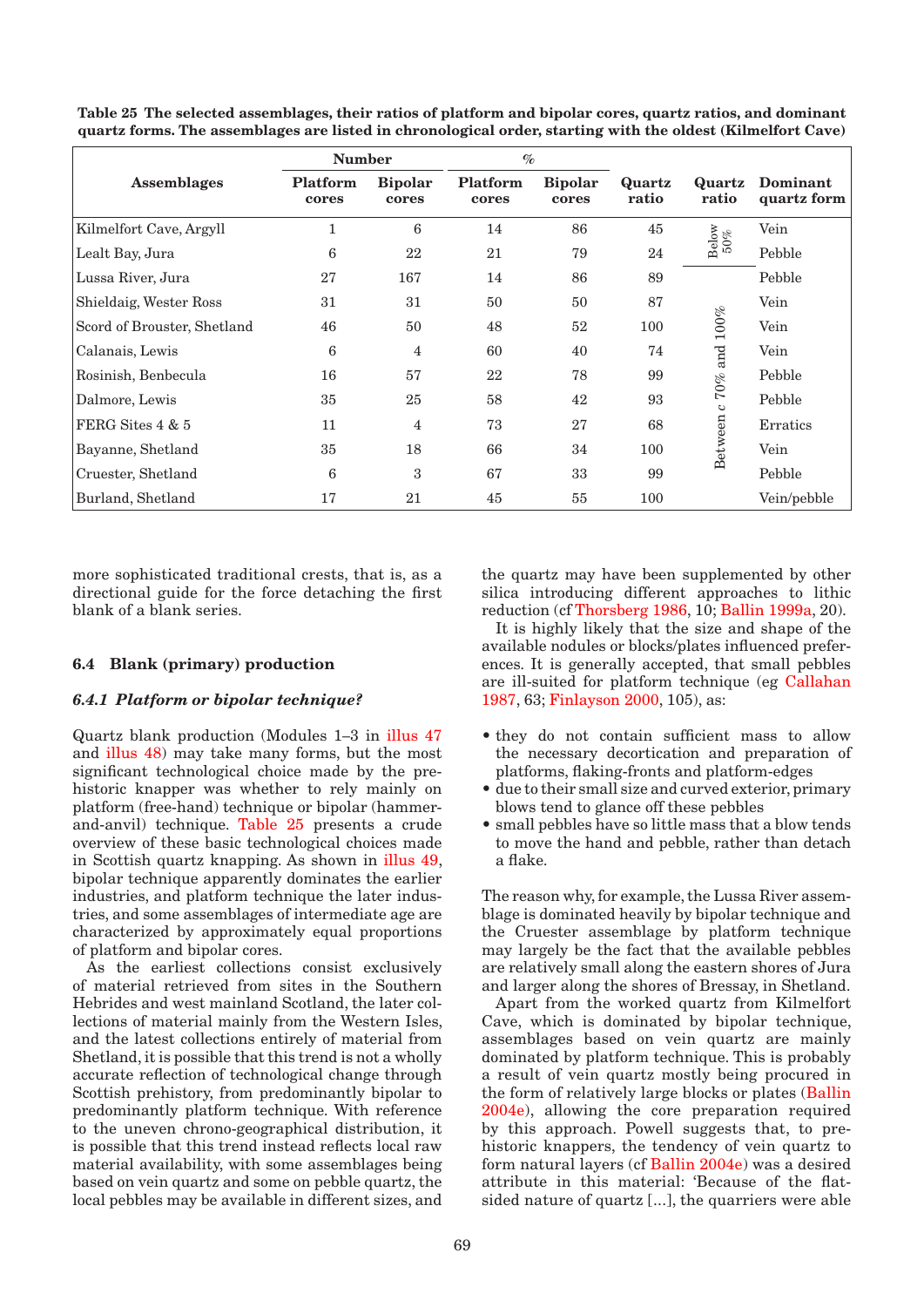|               | Table 26 Flatov XI. Attributes for blades in flint |  |  |  |  |  |
|---------------|----------------------------------------------------|--|--|--|--|--|
| and quartzite |                                                    |  |  |  |  |  |

| <b>Attributes</b>        | Flint | Quartzite |
|--------------------------|-------|-----------|
| Width (mm)               | 7.0   | 6.3       |
| Thickness (mm)           | 1.7   | 1.9       |
| Platform width (mm)      | 3.6   | 3.6       |
| Platform depth (mm)      | 1.2   | 1.4       |
| W <sup>.</sup> Th ratio  | 4.1   | 3.3       |
| Platform W:D ratio       | 3.0   | 2.6       |
| Striking-angle (degrees) | 83.5  | 76.7      |
| Dorsal arriss index      | 1.68  | 1.48      |

to secure a wide range of pieces having roughly parallel sides. These constituted natural cores, with ready-made striking and anvil platforms (Powell 1965). In this respect, Scottish rock crystal (clear quartz, mostly acquired in crystal form) constitutes an exceptional case, as this material is particularly well-suited for platform technique, having six ready-made crests, but Scottish knappers chose only to reduce this resource by the application of bipolar technique. One may suspect that the purpose of this enterprise was to, mainly, produce shiny, iridescent shatter rather than functional implements and that, in Scotland, this end-product had symbolic meaning.

It is possible, in the cases of mixed flint-quartz assemblages, that operational elements could be transferred from the reduction of one raw material to the reduction of another. This, however, requires ideological, or non-functional, considerations to be the knapper's main concern, and in most technological matters this obviously was not the case. Most raw materials have distinctly different flaking properties, requiring different reduction methods. The synchronous exploitation, in the Late Mesolithic of west Norway, of flint and quartzite followed different operational schemas, even within the same assemblages (manufactured by the same craftsmen?), and the author assumes that the individual knappers adapted their approaches to the raw material at hand. Table 26 presents key attributes for flint and quartzite microblades from the single-occupation site of Flatøy XI (Ballin 1999b).

The three main values in Table 26 are the W: Th ratio, the W:D ratio, and the striking-angle. These values indicate that, in the Flatøy assemblage, quartzite bladelets are generally thicker than the contemporary flint bladelets, they have deeper platform remnants, and their average striking-angle is more acute. In all likelihood, this reflects adaptation to the fact that the finegrained Norwegian quartzite is more brittle than flint. As a result, quartzite bladelets are more prone to experience platform collapse, and in an attempt to counteract this weakness, the prehistoric knapper positioned the punch further from the platform-edge of the quartzite cores, giving the bladelets greater thickness and a higher W:D ratio. Due to the tendency of blades to curve along their long axes, positioning the punch further from the platform-edge would usually cause the quartzite cores to be used up earlier, and, to avoid premature abandonment of the core, this seemingly small change of the operational schema had to be combined with a change in general core shape. Consequently, the quartzite cores were given a more pyramidal shape with more acute edge-angles, whereas the flint cores of Flatøy XI tend to be bullet (conical) shaped. The difference in the average number of dorsal arrises mainly signify that, on Flatøy XI, quartzite bladelets are slightly less elegant than their flint counterparts, with fewer parallel dorsal ridges (for discussion of this attribute, see Ballin 2004b).

Or to sum up: in all probability, most raw materials, including the various quartz forms, were probably reduced in ways tailored to the specific flaking properties of those resources. This is not to say that ideological or non-functional considerations never entered the technological realm of prehistoric people. In the Late Mesolithic of southern Norway, groups in the east chose to produce microblades from handle-cores, whereas groups in the west preferred to give microblade cores conical shape (Ballin 2004b). Both regions are dominated by flint use (with increasing use of quartzite through the Late Mesolithic of west Norway); in both cases flint was procured in the form of small beach pebbles; and the two methods appear to be equally effective. In the west-Norwegian example, the author suggested (Ballin 2004b) that the two core types functioned as stylistic elements, and identified people as belonging to one of two ?ethnic groups.

# *6.4.2 The role of bipolar technique in the operational schema*

However, quartz knapping was more than simply a question of choosing between platform and bipolar technique. Analysis of the operational schemas of the selected assemblages have shown a variety of technological combinations, with bipolar technique being applied at different stages and for different purposes. Generally, the bipolar approach was used for:

- initial quartering
- general reduction •
- final reduction of small platform cores which, due to their low mass, could not be reduced any further by the application of free-hand percussion.

As shown in illus 49, all selected quartz assemblages have a platform and a bipolar component, that is, none was produced by the application of one technique only. The degree to which bipolar technique was used for quartering, general reduction, or final exhaustion may mainly have been a question of nodule or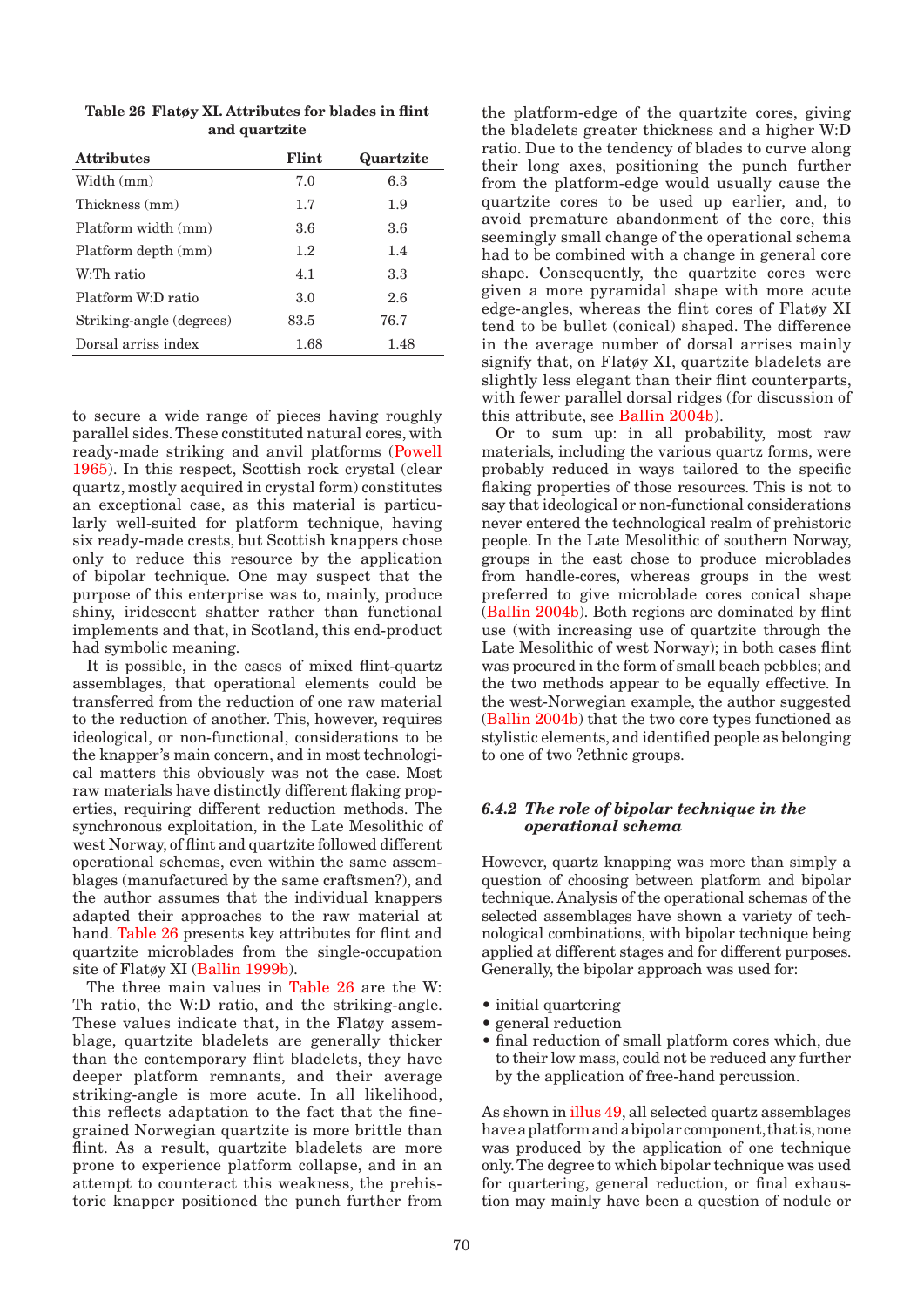

*Illus 50 The length:width of the flakes, and the length:width and width:thickness of the bipolar cores from Burland. The flakes and bipolar cores obviously represent two different populations; in each diagram a trendline has been inserted, and a correlation coefficient (R2) calculated, for each population*

block size, with large pieces requiring quartering, medium-sized nodules might allow some platform reduction without quartering but with final small platform cores requiring exhaustion by the application of bipolar technique, whereas small pebbles can only be reduced by bipolar technique, making this approach the main form of reduction.

Quartering by bipolar technique was definitely an element of the operational schema at Burland on Trondra, Shetland (Ballin forthcoming d), where it has been possible to characterize the schema in some detail. The assemblage is based on combined vein and pebble quartz, which was collected or quarried in nodules or blocks of up to 150mm, but probably with average sizes of approximately 100mm. The individual debitage and core types cluster metrically to form separate size categories (illus 50). Most likely, this is an expression of a phased operational schema, with large flakes and cores representing waste from the first stage of the reduction process ('quartering'), whereas the smaller pieces represent the last step (discarded blanks and totally exhausted cores). Between the initial and final stages of this operational schema, quartz flakes were probably manufactured in platform-on-anvil technique (resulting in bruised apexes). Though the Burland industry is based on few and very simple technological choices, it clearly represents a planned process or operational *schema*.

A number of assemblages, such as those from Dalmore, Lewis (Ballin forthcoming g) and Bayanne, Shetland (Ballin forthcoming j), were largely produced by the application of platform technique. Quartering does not seem to have been an integral part of the operational schema, although it may occasionally have taken place, and bipolar technique was mainly used in connection with the final exhaustion of spent platform cores. In connection with the analysis of the Dalmore lithics, the presence of severely battered apexes led the author to suggest the presence of a three-phased operational schema, with one technique replacing another: free-hand platform technique  $\rightarrow$  platform-on-anvil technique  $\rightarrow$  bipolar technique proper. This approach (illus 51) has been described in detail (Callahan 1987, 60, fig 97), and tested by comparison of quartz debitage from Middle Swedish Stone Age sites with debitage from experimental assemblages.

At Bayanne, vein quartz was quarried in the form of large plates which, judging from the refitting of incomplete sequences of plate fragments may have been in the size order of up to 200–300mm. At Dalmore, pebbles were collected in sizes of up to 150–200mm, with one core rough-out having a greatest dimension of 146mm. But instead of quartering the raw nodules, these were carefully prepared and transformed into large singleplatform cores.

In illus 49, the assemblage from the Beaker site of Rosinish (Ballin forthcoming h) constitutes an exception from the general trend. Assemblages of similar age (for example, Bayanne and Dalmore) are all dominated by platform technique, or they have roughly equal proportions of platform and bipolar cores, whereas the finds from Rosinish are noticeably dominated by bipolar pieces. Most likely, this is a consequence of the available quartz pebbles generally being in the size order of approximately 80–120mm, or somewhat smaller than the raw nodules or blocks from Bayanne and Dalmore. In this case, bipolar technique represents the main reduction approach (from splitting the pebbles to their final abandonment), with little quartering having taken place.

The general operational schema of the Mesolithic assemblages does not differ noticeably from that of Rosinish: bipolar technique appears to have been the dominant approach, from start to finish, with no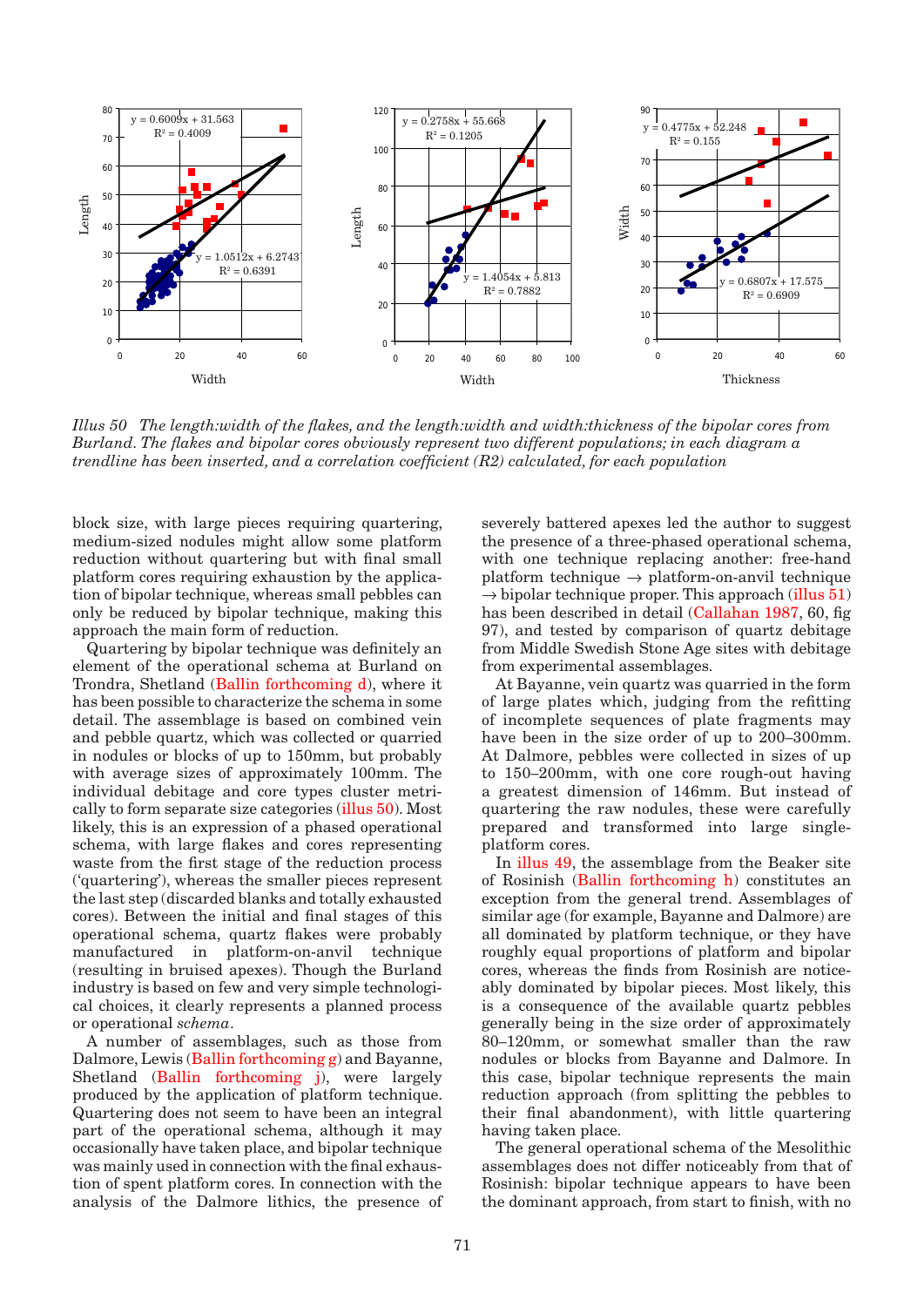| <b>Site</b>             | Quartz $(\%)$  | Flint $(\%)$ | Mylonite $(\%)$ | 'Greasy' quartz $(\%)$ |
|-------------------------|----------------|--------------|-----------------|------------------------|
| Calanais, Lewis         | 5              | 20           | 27              |                        |
| Dalmore, Lewis          |                | 8            | <sub>5</sub>    |                        |
| Rosinish, Benbecula     |                | 62           |                 |                        |
| Kilmelfort Cave, Argyll | $\overline{2}$ | 26           |                 |                        |
| Shieldaig, Wester Ross  |                | 13           |                 | $\overline{2}$         |
| FERG, Aberdeenshire     |                | 12           |                 |                        |

**Table 27 The tool ratios of a number of quartz-bearing 'multi-material' assemblages**

quartering having been necessary. The pebble size was not estimated in the reports, but as the average length of the two pebble-based assemblages' bipolar cores (Lealt Bay and Lussa River) is approximately 28mm, against an average length at Rosinish of 36mm, it must be assumed that the beach pebbles on the east coast of Jura are even smaller than on Benbecula. However, the bipolar cores from the two vein-based assemblages (Kilmelfort Cave and Shieldaig) are even smaller, with an average length of *c* 26mm and, though there is no evidence of quartering in the form of broken-up and discarded blocks or plates, raw quartz must have been quartered before the production of miniscule microblades and microliths commenced. The reason for the small artefact sizes at Kilmelfort Cave and Shieldaig is not the size of the raw material blocks, which could probably be delivered from the quarry in whatever size was necessary, but the wish to produce very small implements, that is, a microlithic tradition.

In general, the understanding of prehistoric operational schemas would increase noticeably if attribute analysis of blanks was carried out as part of a methodological 'standard package', aiming at analysis of complete smaller assemblages and, in the case of larger assemblages, analysis of samples (*c* 100 pieces; cf Ballin 2004b). However, attribute analysis is relatively time-consuming and this may not always be possible.

# **6.5 Tool (secondary) production**

When comparing quartz assemblages with assemblages produced in flint or flint-like raw materials, the quartz assemblages are usually found to be characterized by (i) relatively low tool ratios and (ii) little diversity. Below, these two points are discussed in detail, and attempts are made to explain the observed differences.

# *6.5.1 Tool ratios*

As, in Scotland, many older quartz and flint collections were recovered, or published, in less standardized ways than one would expect today (see table 1, in Saville & Ballin 2000), it is almost impossible to compare like with like. The most



*Illus 51 The main stages in the Dalmore operational schema (a simplified version of Callahan 1987, illus 97)*

sensible way to explore the tool ratios of different raw materials is therefore by comparison of subassemblages within quartz-bearing 'multi-material' assemblages, such as the finds recovered from sites in the Western Isles and the Southern Hebrides/ west mainland Scotland. The ratios of the individual site assemblages (Table 27) are not directly comparable, as excavation procedures differed; the finds represent different prehistoric periods, as well as different local (ie geological) settings; and where most assemblages in Table 27 are from settlement sites, one is from a ritual complex (Calanais; Ballin forthcoming a).

It is, however, quite clear that the quartz component of these geologically mixed assemblages always has the lowest tool ratio, with this ratio occasionally being dramatically lower (eg Rosinish: quartz 1%, flint 62%). Within Lewis, the relative ratios of the quartz, flint and mylonite sub-assemblages appear to be more or less fixed, with the quartz tool ratio being in the size order of approximately one-fifth or one-quarter of the flint tool ratio, or the mylonite tool ratio. At Shieldaig, the tool ratio of 'greasy' quartz is roughly twice that of ordinary quartz.

# *6.5.2 Assemblage composition*

In general, Scottish quartz assemblages display a limited selection of formal types, whereas assemblages, or sub-assemblages, in flint and flint-like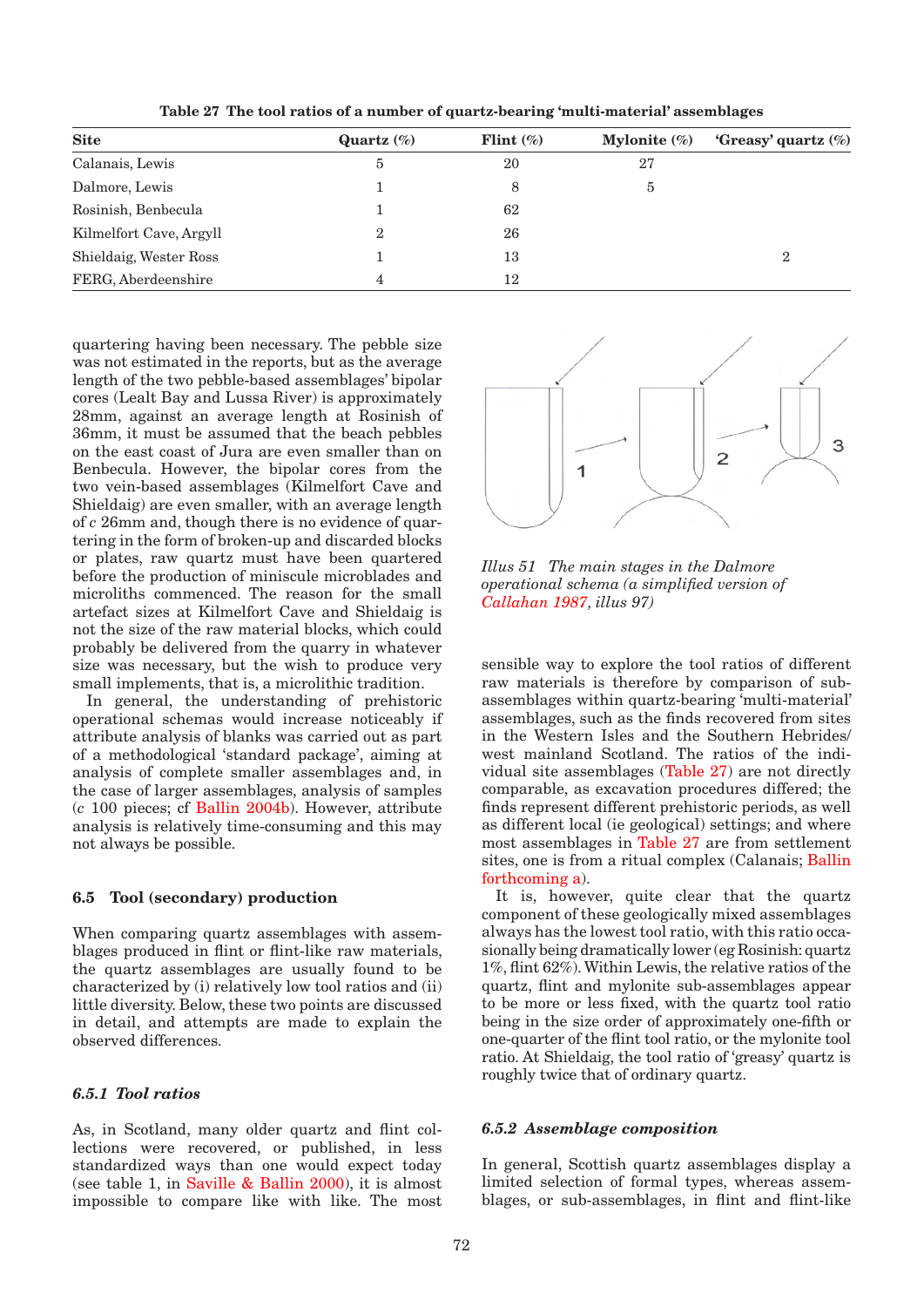materials frequently display a fuller range of tool types. In most cases, quartz assemblages are characterized by a marked dominance of scrapers (Scord of Brouster: 75% of the tools), supplemented by a small number of arrowheads or microliths (if any), some retouched pieces, and individual specimens of other tool types. Uniquely, the quartz assemblage from Scord of Brouster also includes 12 curved knives – a formal type only known from two other Scottish sites (Camster Long, Caithness: Wickham-Jones 1997; Druim Arstail, Oronsay: Wickham-Jones *et al* 1982). Assemblages in flint and flint-like raw materials, for example in east, central and south Scotland, mostly include a slightly smaller proportion of scrapers, though scrapers usually dominate the tools, supplemented by relatively high numbers of arrowheads/microliths, as well as several serrated pieces, burins, piercers, truncated pieces, and – occasionally – larger bifacial pieces, like plano-convex or foliate knives.

## *6.5.3 Possible explanations*

The marked differences in tool ratio and tool group diversity may be due to a combination of factors, with the following probably being the most important:

- Quartz tools are more difficult to recognize than tools in most other lithic raw materials.
- Quartz blanks were frequently usable as tools, without further modification.
- Most quartzes tend to flake in more irregular ways than other silica.
- Economical differences between some quartz-• dominated and some flint-dominated assemblages.
- Visually distinctive raw materials were frequently associated with non-functional, or symbolic, values (Gould 1980; Clemmer 1990).

## **Recognition**

The claim that quartz tools are more difficult to recognize than tools in other silica is almost considered a truism by lithics specialists. In connection with a blindtest, in which archaeologists were asked to identify experimentally produced quartz tools, it has been demonstrated (Lindgren 1998, 99) that, frequently, quartz tools were not recognized, or, occasionally, a familiar shape led people to identify unretouched pieces as tools (see discussion of quartz artefact typology, above).

# **The need for modification**

The generally low number of, for example, piercers and burins in quartz may relate to the fact that many quartz blanks are in the form of cubic shatter ('chunks'), with strong corners, points, and edges. These parts of the blanks were immediately usable as piercer-tips, burin-edges, and edges of planes and scrapers, whereas the working-parts of the thinner and more delicate flint tools needed strengthening by modification to prevent immediate damage to the implement.

This view is partly supported by Bradley's examination of quartz artefacts from Tougs, Shetland, revealing that most unmodified utilized pieces had been used for scraping, and one for piercing (Bradley 1986). Knutsson's use-wear analysis of quartz flakes from the Bjurselet site in Sweden (Knutsson 1988, 124–8), showed that 26 pieces had clear wear marks, with 11 thin flakes having been used for cutting, whereas three sturdier pieces were used for grooving, four thick flakes were informal planes, two had been used as piercers, two as 'whittling knives' (a sub-form of planes?), three as scrapers, and one was an informal saw.

### **Flaking properties**

Due to the generally poorer flaking properties of quartz (Callahan *et al* 1992; Knuttson 1998, 75), most quartz reduction is characterized by a lower degree of control and a tendency to produce chunks or irregular, thick flakes. This predisposition poses a problem to the production of finer tools, which may usually be produced by the application of invasive retouch, that is, the detachment of very small, narrow thinning-flakes. Bifacial arrowheads *are* known in ordinary quartz forms [eg the barbed-andtanged arrowhead from Biggings on Papa Stour, Shetland (Ballin 1999c)] but, on the Western Isles, a high proportion of quartz arrowheads are in the more versatile 'greasy' quartz, or they were manufactured in flint or mylonite.

It is possible that, on Shetland, where quartz alternatives are scarce, it was attempted to improve the flaking properties of quartz by heat-treatment (cf Section 4.4.3; Gonick 2003). At Scord of Brouster (Ballin 2007a), this is suggested by one curved knife, which retains an unmodified, superficially burnt area in the central part of either face, whereas the peripheral zone of the piece – which appears unburnt – has been modified by the bifacial detachment of thin flakes. Experiments (Crabtree & Gould 1970, 194; Eriksen 1999) have shown that flakes from heat-treated silica nodules or flakes tend to become thinner than flakes from raw nodules. It is possible that the tell-tale signs of this approach, such as a particular type of sheen acquired during the treatment (Eriksen 1999, 189), is obscured by the naturally reflective surfaces of most quartz forms.

# **Economical differences**

It is obvious that the available quartz assemblages do not represent an even distribution of sites throughout Scotland, or throughout Scottish prehistory, as